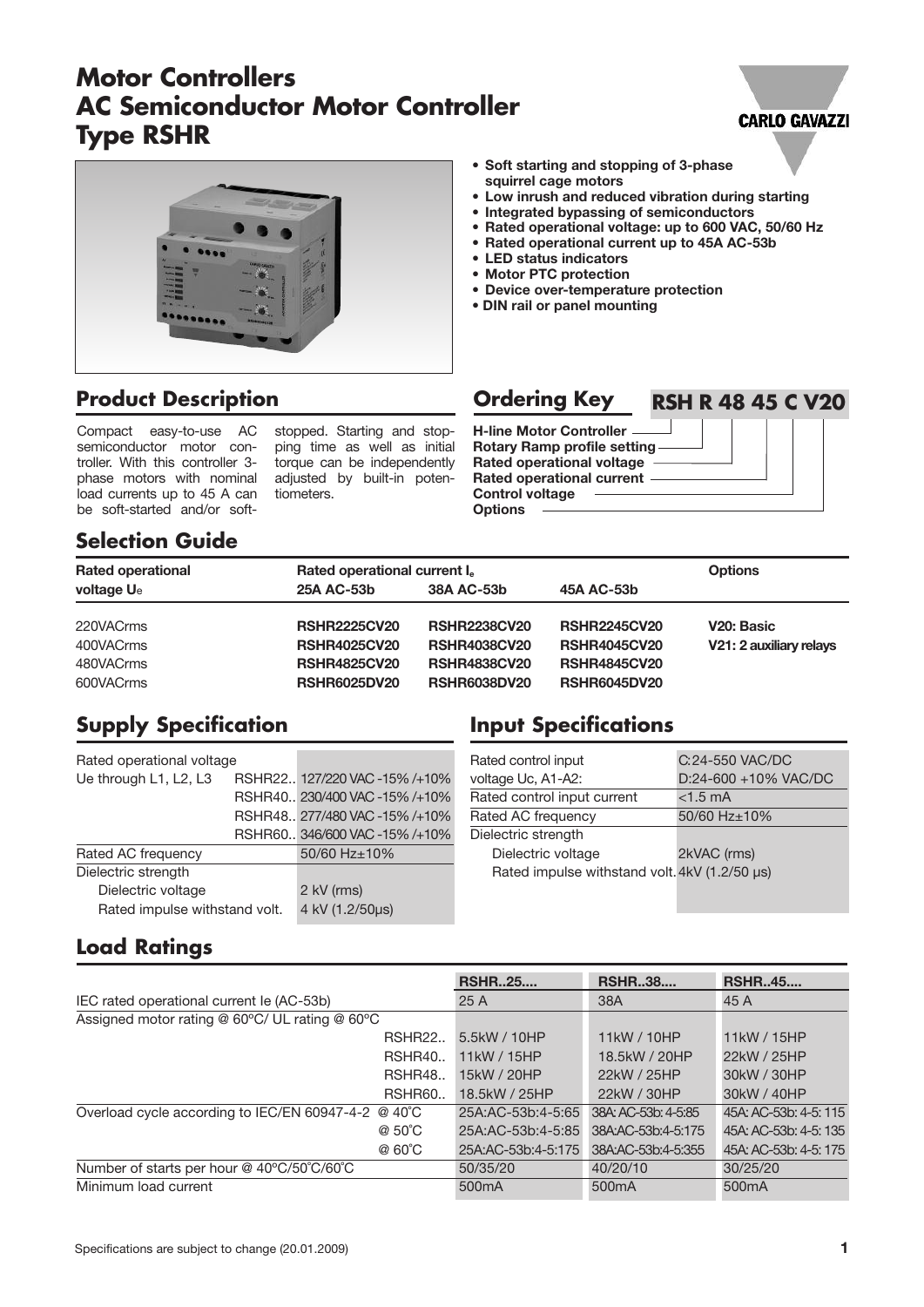

# **Conductor Data**

| Line conductors:                |                           |
|---------------------------------|---------------------------|
| L1, L2, L3/T1, T2, T3           |                           |
| according to IEC 60947          | $0.7516$ mm <sup>2</sup>  |
| maximum size                    |                           |
| solid                           | $2.516$ mm <sup>2</sup>   |
| finely stranded with end sleeve | 2.516mm2                  |
| stranded                        | 2.525mm <sup>2</sup>      |
| UI /CSA rated data              |                           |
| UI rated data                   | AWG 14.4                  |
| CSA rated data                  | AWG 146                   |
| <b>Terminal screws</b>          | 6xM5 (cage clamp)         |
| <b>Tightening torque</b>        | 1.52.5 Nm /1322 lb.in     |
| CSA data                        | max. 3.0Nm/26.5 lb/in     |
| Stripping length                | $10 \text{ mm}$           |
| <b>Secondary conductors:</b>    |                           |
| A1, A2, 11, 21, 22, P1, P2      |                           |
| according to IEC 60947          | $0.752.5$ mm <sup>2</sup> |
| maximum size                    | $0.52.5$ mm <sup>2</sup>  |
| UL/CSA rated data               | AWG 2214                  |
| <b>Terminal screws</b>          | 7xM3 (cage clamp)         |
| <b>Tightening torque</b>        | 0.30.5 Nm/2.74.5 lb.in    |
| Stripping length                | 6 mm                      |

## Pollution degree 3 Weight 800g (approx.) Degree of protection IP20 (IEC 60529) Relative humidity <95% non-condensing Ramp up time 1...10s Ramp down time 1...30s Initial torque 0...70% Status indicator LEDs Power supply ON LED, green (continuous) Ramping LED, yellow (intermittent) Bypass relay ON LED, yellow (continuous) Over-temperature alarm Device alarm LED, red (intermittent) Motor PTC alarm LED, red (continuous) Wrong phase sequence<sup>\*</sup> LED, red (intermittent) Phase loss Phase loss alarm\* LED, red (blinking at 4Hz) Under voltage alarm LED, red (blinking at 1.3Hz) Motor PTC alarm input P1, P2 Acc. to DIN 44081 and DIN 44082-1 Form designation Form 1 Auxiliary relays: (V21 option) Bypass relay activation Normally open (21,22) Over-temperature, phase sequence, phase loss alarm Normally closed (11, 22) Auxiliary relay contact capacity 3 A, 250 VAC 3 A, 30 VDC Installation altitude Above 1000m derate linearly by 1% of unit FLC per 100m to a maximum altitude of 2000m

**General Specifications**

# **Standards**

**Thermal Specifications**

| Approvals | UL, cUL, CSA     |
|-----------|------------------|
| Markings  | СE               |
| Norms     | IEC/EN 60947-4-2 |

Operating temperature -20º to +60ºC (-4º to +140ºF) Storage temperature -50<sup>°</sup> to +85<sup>°</sup>C (-58<sup>°</sup> to +185<sup>°</sup>F)

## \* detection of these alarm conditions is made during power-up of the device

# **Recommended Protection according to IEC/EN 60 947-4-2**

|                                  | <b>RSHR25</b>   | <b>RSHR 38</b>    | <b>RSHR45</b>    |
|----------------------------------|-----------------|-------------------|------------------|
| Type of coordination: 2          |                 |                   |                  |
| Semiconductor fuse               | Ferraz Shawmut  | Ferraz Shawmut    | Ferraz Shawmut   |
|                                  | 63A, Class URQ, | 80A, Class URQ,   | 100A, Class URQ, |
|                                  | Art. No. 6.621  | Art. No. 6.621    | Art. No. 6.621   |
|                                  | CP URQ27x60/63  | CP URQ27x60/80    | CP URQ27x60/100  |
| Type of coordination: 1          |                 |                   |                  |
| Motor protection circuit breaker | ABB: MS325 -25  | ABB: MS450 -40    | ABB: MS450 -45   |
|                                  | Telemecanique:  | Telemecanique:    | Telemecanique:   |
|                                  | $GV2-M22$       | $GV3-MF40$        | GV3-ME63         |
|                                  | Sprecher+Schuh: | Sprecher+Schuh:   | Sprecher+Schuh:  |
|                                  | KTA3-25-25A     | KTA3-100-40A      | KTA3-100-63A     |
| RK <sub>5</sub> fuse             | TRS45R 45A      | <b>TRS70R 70A</b> | TRS90R 90A       |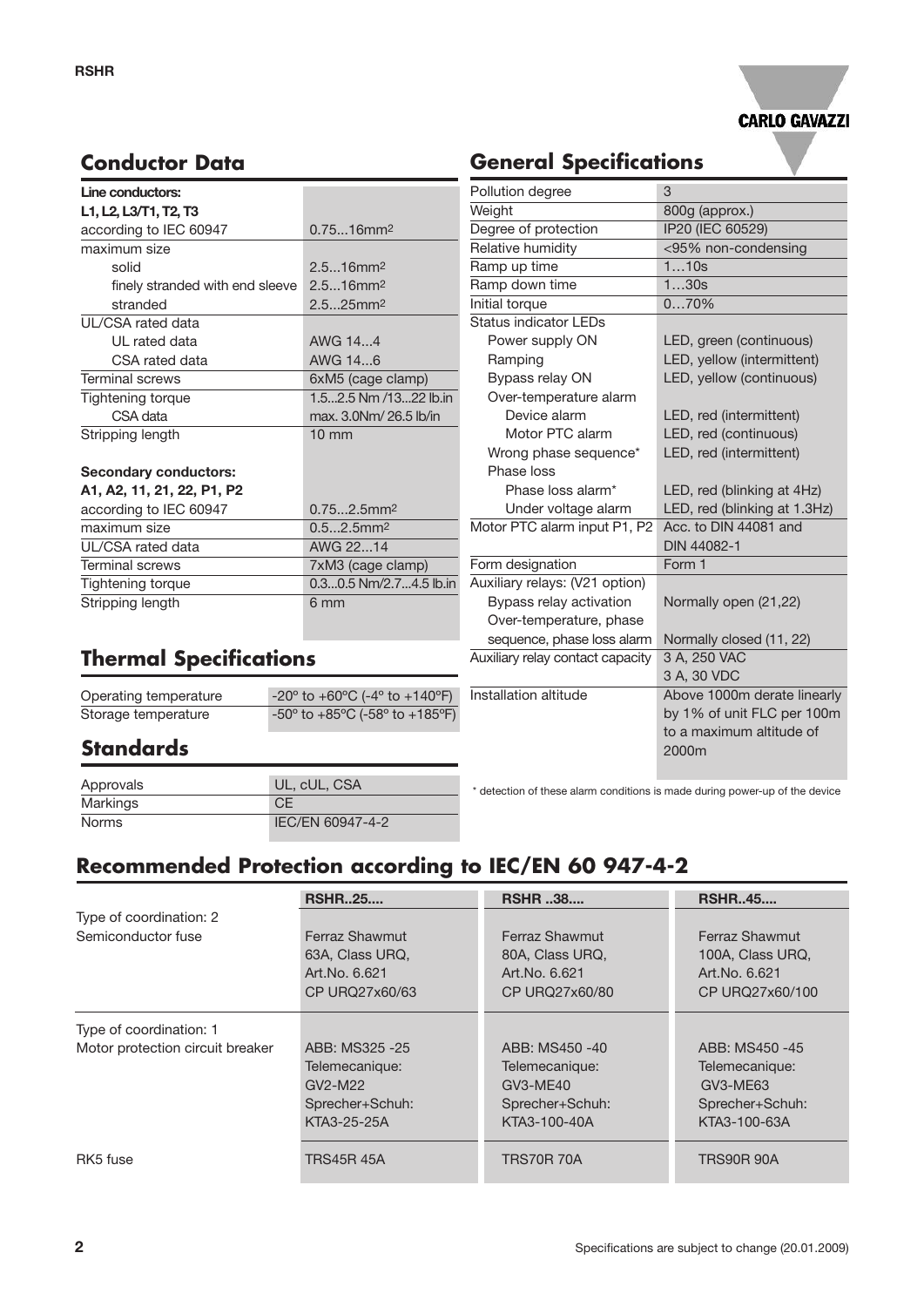## **CARLO GAVAZZI**

## **Wiring Diagram**



The motor controller provides by-passing of the semiconductors during running operation. Therefore the semiconductors can only be damaged by short-circuit currents during ramp-up and ramp-down. Please note that the motor controller does not isolate the motor from the mains.

## **Figure 1: Protection of the device when using fuses.**

Protection with semiconductor fuses is intended to protect the motor feeder and motor controller from damage due to short-circuit.

## **Figure 2: Protection using a thermal-magnetic motor protection relay.**

The motor feeder is protected but damage to the motor controller is possible. When motor failure occurs, if part of the motor winding limits the fault current and the motor feeder is protected, this type of protection can be considered acceptable.

## **Figure 3: Secondary conductors.**

3.1: Control using a 2-position switch.

When K is closed, the control

input is supplied to A1, A2 and soft starting of the motor is performed. When K is opened, soft stopping is performed.

## 3.2: Motor PTC input

When the motor PTC sensor is connected to P1, P2 the motor controller detects overheating of the motor windings. 3.3: Auxiliary Relays (Available on RSHR…V21 types only!)

The Alarm relay 11, 22 (NC) can be connected in series with the supply to the coil of a mains contactor. The Bypass ON relay 21, 22 (NO) can be used in series with the supply

to the coil of an external bypass contactor.

## **Figure 4: Control using ON and OFF push buttons**

Pushing S1 soft starts the RSHR. Pushing S2 soft stops the RSHR. K is an auxiliary contact of the mains contactor.

## **Figure 5: Control using 2 phases**

Connecting input A1, A2 to two of the incomming lines will soft start the motor when K is operated. When K is switched off, the motor will stop (no soft stop).

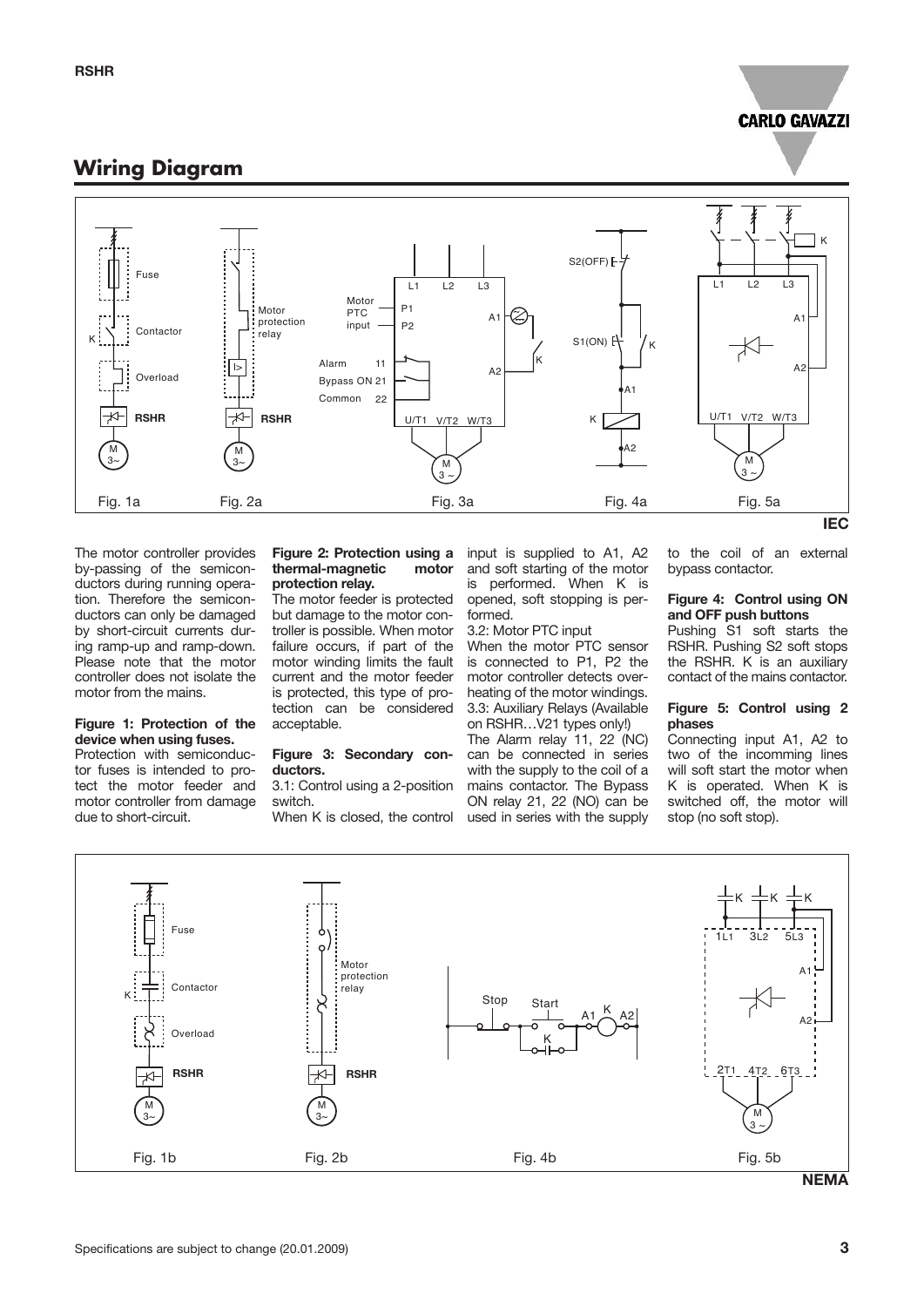

# **Dimensions**

# **Terminal Diagram**